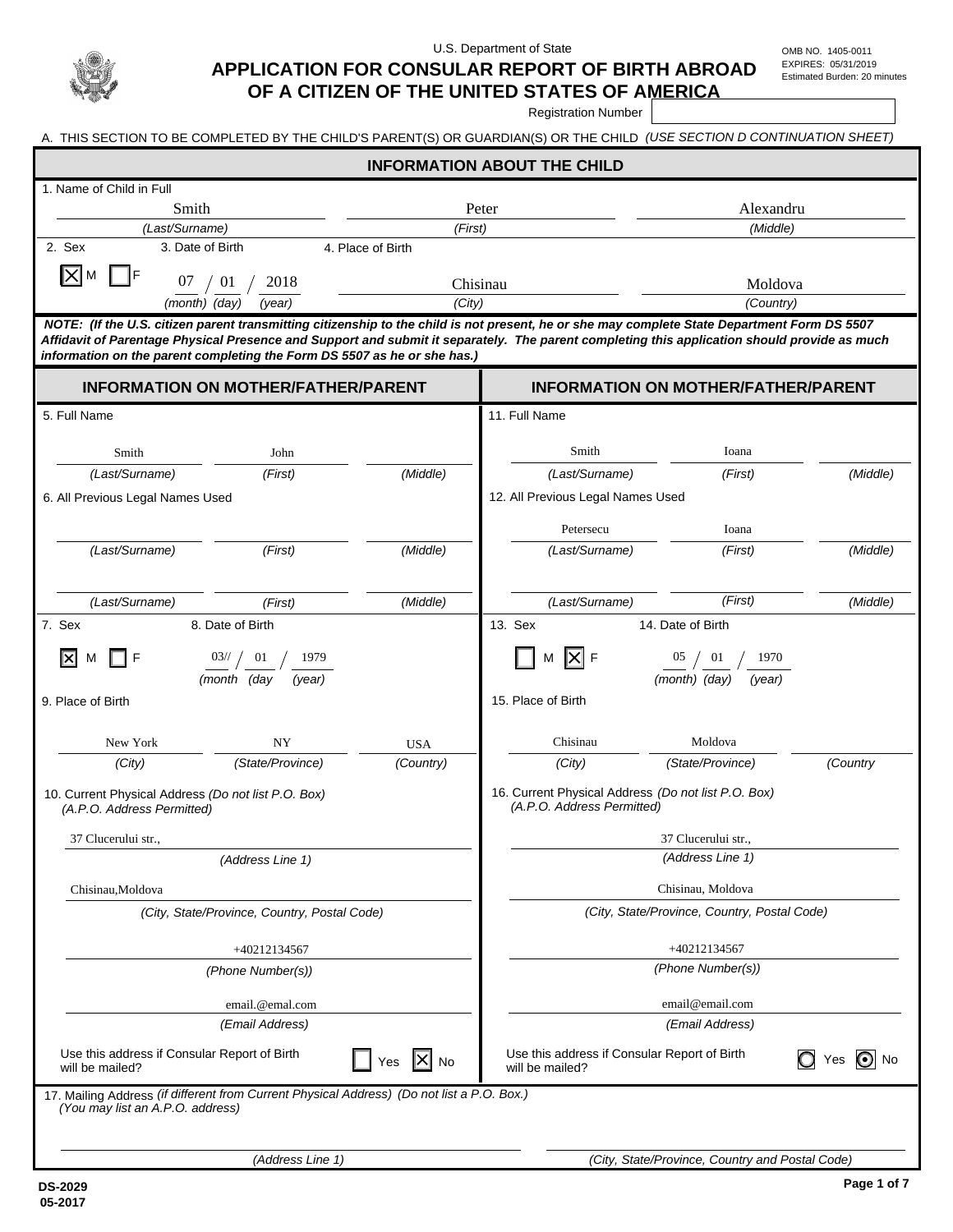| (Continued)<br><b>INFORMATION ON MOTHER/FATHER/PARENT</b>                                                                                                                                                                                                                                                                  |                    |                                           | (Continued)<br><b>INFORMATION ON MOTHER/FATHER/PARENT</b>                                                                                                                                                                                                                                                                  |                          |                          |  |
|----------------------------------------------------------------------------------------------------------------------------------------------------------------------------------------------------------------------------------------------------------------------------------------------------------------------------|--------------------|-------------------------------------------|----------------------------------------------------------------------------------------------------------------------------------------------------------------------------------------------------------------------------------------------------------------------------------------------------------------------------|--------------------------|--------------------------|--|
| 18. Citizenship<br>Were you a U.S. citizen or U.S. Non-Citizen National when the<br>child was born?<br>Ix<br>No<br>Yes                                                                                                                                                                                                     |                    |                                           | 19. Citizenship<br>Were you a U.S. citizen or U.S. Non-Citizen National when the<br>child was born?<br>ΙXΙ<br>Yes<br>No                                                                                                                                                                                                    |                          |                          |  |
|                                                                                                                                                                                                                                                                                                                            |                    |                                           | <b>MARITAL STATUS OF THE PARENTS</b>                                                                                                                                                                                                                                                                                       |                          |                          |  |
| 20. Were you married to the child's other biological parent when the child was born? $\ \mathbf{X}\ $ Yes                                                                                                                                                                                                                  |                    |                                           | No                                                                                                                                                                                                                                                                                                                         |                          |                          |  |
| 21. Date and Place of Marriage to the child's other biological parent and current status                                                                                                                                                                                                                                   |                    |                                           |                                                                                                                                                                                                                                                                                                                            |                          |                          |  |
| 01<br>2014                                                                                                                                                                                                                                                                                                                 | New York           |                                           | <b>USA</b><br>NY                                                                                                                                                                                                                                                                                                           |                          |                          |  |
| (month) (day)<br>(year)                                                                                                                                                                                                                                                                                                    | (City)             |                                           | (State/Province)<br>(Country)                                                                                                                                                                                                                                                                                              |                          |                          |  |
| <b>Still Married</b><br><b>Divorced</b><br>x                                                                                                                                                                                                                                                                               | (month) (day)      | Death<br>(year)                           | (month) (day)<br>(year)                                                                                                                                                                                                                                                                                                    |                          |                          |  |
| (Continued)                                                                                                                                                                                                                                                                                                                |                    |                                           |                                                                                                                                                                                                                                                                                                                            | (Continued)              |                          |  |
| <b>INFORMATION ON MOTHER/FATHER/PARENT</b><br>22. Please list any other marriages (Show Name(s) of Spouse(s), Dates and<br>Current Status) if applicable (Death, Divorce, Still Married). If you have<br>never been married, enter "None." (If additional space is needed, please<br>use the Section D Continuation Sheet) |                    |                                           | <b>INFORMATION ON MOTHER/FATHER/PARENT</b><br>23. Please list any other marriages (Show Name(s) of Spouse(s), Dates and<br>Current Status) if applicable (Death, Divorce, Still Married). If you have<br>never been married, enter "None." (If additional space is needed, please<br>use the Section D Continuation Sheet) |                          |                          |  |
| 24. Precise Periods of Time in United States<br>(if additional space is needed, please use the Section D Continuation Sheet)                                                                                                                                                                                               |                    |                                           | 25. Precise Periods of Time in United States<br>(if additional space is needed, please use the Section D Continuation Sheet)                                                                                                                                                                                               |                          |                          |  |
| Place (City, State)                                                                                                                                                                                                                                                                                                        | Date               | Date<br>(month-day-year) (month-day-year) | Place (City, State)                                                                                                                                                                                                                                                                                                        | Date<br>(month-day-year) | Date<br>(month-day-year) |  |
| New York, NY                                                                                                                                                                                                                                                                                                               | From<br>03/01/1979 | To<br>06/04/1986                          |                                                                                                                                                                                                                                                                                                                            | From                     | To                       |  |
| New York, NY                                                                                                                                                                                                                                                                                                               | From<br>07/22/1986 | To<br>05/04/2008                          |                                                                                                                                                                                                                                                                                                                            | From                     | To                       |  |
| Los Angeles, CA                                                                                                                                                                                                                                                                                                            | From<br>05/05/2008 | To<br>08/01/2012                          |                                                                                                                                                                                                                                                                                                                            | From                     | To                       |  |
| New York, NY                                                                                                                                                                                                                                                                                                               | From<br>08/02/2012 | To<br>03/15/2014                          |                                                                                                                                                                                                                                                                                                                            | From                     | To                       |  |
|                                                                                                                                                                                                                                                                                                                            | From               | To                                        |                                                                                                                                                                                                                                                                                                                            | From                     | To                       |  |
|                                                                                                                                                                                                                                                                                                                            | From               | To                                        |                                                                                                                                                                                                                                                                                                                            | From                     | To                       |  |
|                                                                                                                                                                                                                                                                                                                            | From               | To                                        |                                                                                                                                                                                                                                                                                                                            | From                     | To                       |  |
|                                                                                                                                                                                                                                                                                                                            | From               | To                                        |                                                                                                                                                                                                                                                                                                                            | From                     | To                       |  |
|                                                                                                                                                                                                                                                                                                                            | From               | To                                        |                                                                                                                                                                                                                                                                                                                            | From                     | To                       |  |
|                                                                                                                                                                                                                                                                                                                            | From               | To                                        |                                                                                                                                                                                                                                                                                                                            | From                     | To                       |  |
|                                                                                                                                                                                                                                                                                                                            |                    |                                           |                                                                                                                                                                                                                                                                                                                            |                          |                          |  |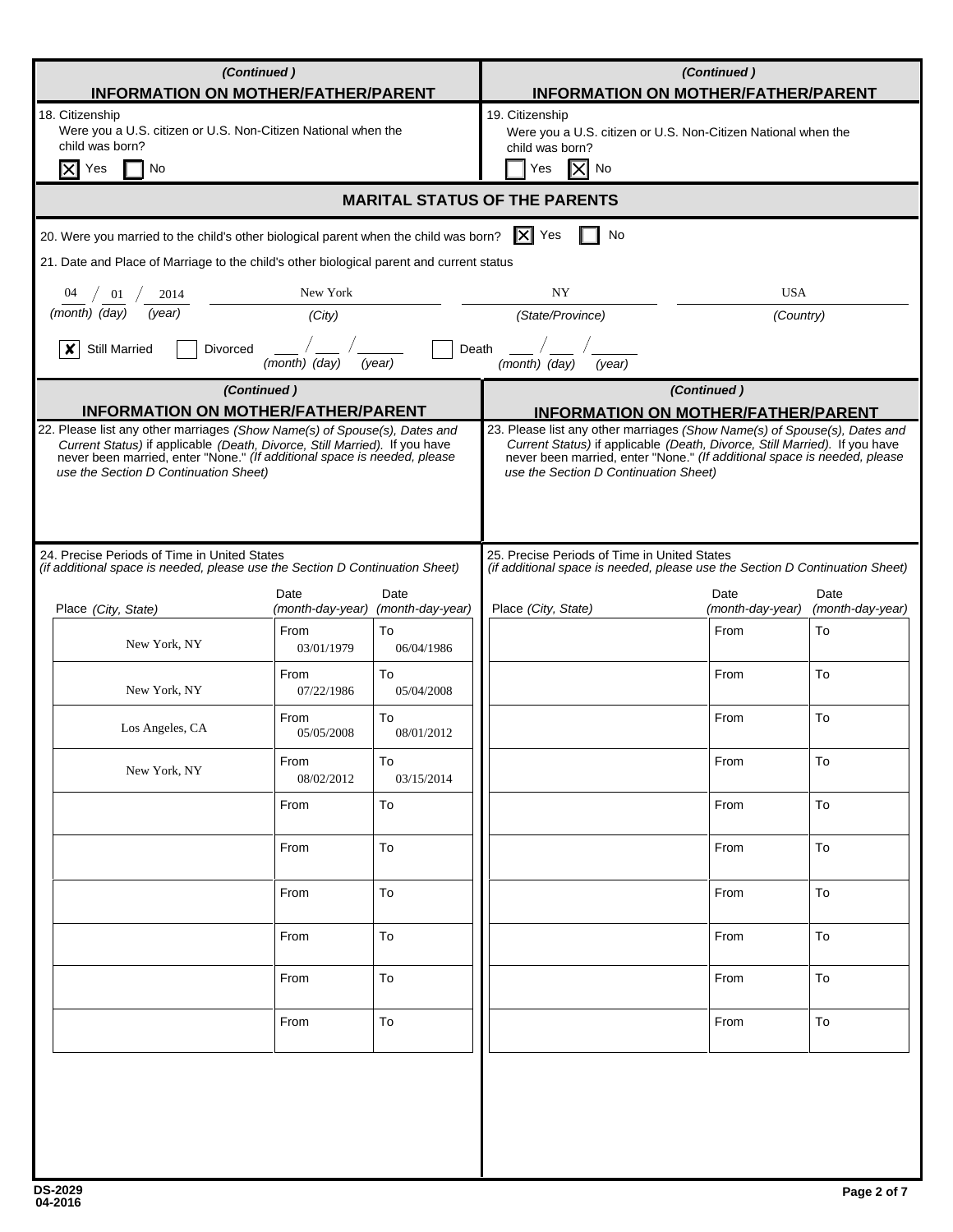| (Continued)<br><b>INFORMATION ON MOTHER/FATHER/PARENT</b>                                                                                                                                                                                                                        |                                                                                  |                                                                                                                                                                                                                                                                                  | (Continued)<br><b>INFORMATION ON MOTHER/FATHER/PARENT</b> |                                                                                                                                                                                                                                                                                                                                                                      |                                                     |                          |  |
|----------------------------------------------------------------------------------------------------------------------------------------------------------------------------------------------------------------------------------------------------------------------------------|----------------------------------------------------------------------------------|----------------------------------------------------------------------------------------------------------------------------------------------------------------------------------------------------------------------------------------------------------------------------------|-----------------------------------------------------------|----------------------------------------------------------------------------------------------------------------------------------------------------------------------------------------------------------------------------------------------------------------------------------------------------------------------------------------------------------------------|-----------------------------------------------------|--------------------------|--|
| 26. Precise Periods Abroad in U.S. Armed Forces, in other U.S. Government<br>Employment, with Qualifying International Organization, or as a dependent<br>child of a person so employed (Specify) (if additional space is needed please<br>use the Section D Continuation Sheet) |                                                                                  | 27. Precise Periods Abroad in U.S. Armed Forces, in other U.S. Government<br>Employment, with Qualifying International Organization, or as a dependent<br>child of a person so employed (Specify) (if additional space is needed please<br>use the Section D Continuation Sheet) |                                                           |                                                                                                                                                                                                                                                                                                                                                                      |                                                     |                          |  |
| Branch/Agency/Org.                                                                                                                                                                                                                                                               | Date<br>(month-day-year)                                                         | Date<br>(month-day-year)                                                                                                                                                                                                                                                         |                                                           | Branch/Agency/Org.                                                                                                                                                                                                                                                                                                                                                   | Date<br>(month-day-year)                            | Date<br>(month-day-year) |  |
|                                                                                                                                                                                                                                                                                  | From                                                                             | To                                                                                                                                                                                                                                                                               |                                                           |                                                                                                                                                                                                                                                                                                                                                                      | From                                                | To                       |  |
|                                                                                                                                                                                                                                                                                  | From                                                                             | To                                                                                                                                                                                                                                                                               |                                                           |                                                                                                                                                                                                                                                                                                                                                                      | From                                                | To                       |  |
|                                                                                                                                                                                                                                                                                  | From                                                                             | To                                                                                                                                                                                                                                                                               |                                                           |                                                                                                                                                                                                                                                                                                                                                                      | From                                                | To                       |  |
|                                                                                                                                                                                                                                                                                  | From                                                                             | To                                                                                                                                                                                                                                                                               |                                                           |                                                                                                                                                                                                                                                                                                                                                                      | From                                                | To                       |  |
|                                                                                                                                                                                                                                                                                  | From                                                                             | To                                                                                                                                                                                                                                                                               |                                                           |                                                                                                                                                                                                                                                                                                                                                                      | From                                                | To                       |  |
|                                                                                                                                                                                                                                                                                  | From                                                                             | To                                                                                                                                                                                                                                                                               |                                                           |                                                                                                                                                                                                                                                                                                                                                                      | From                                                | To                       |  |
|                                                                                                                                                                                                                                                                                  | From                                                                             | To                                                                                                                                                                                                                                                                               |                                                           |                                                                                                                                                                                                                                                                                                                                                                      | From                                                | To                       |  |
|                                                                                                                                                                                                                                                                                  | From                                                                             | To                                                                                                                                                                                                                                                                               |                                                           |                                                                                                                                                                                                                                                                                                                                                                      | From                                                | To                       |  |
|                                                                                                                                                                                                                                                                                  | From                                                                             | To                                                                                                                                                                                                                                                                               |                                                           |                                                                                                                                                                                                                                                                                                                                                                      | From                                                | To                       |  |
|                                                                                                                                                                                                                                                                                  | From                                                                             | To                                                                                                                                                                                                                                                                               |                                                           |                                                                                                                                                                                                                                                                                                                                                                      | From                                                | To                       |  |
| <b>B.</b>                                                                                                                                                                                                                                                                        | THIS SECTION TO BE COMPLETED BEFORE/BY CONSULAR OFFICER, NOTARY PUBLIC, OR OTHER |                                                                                                                                                                                                                                                                                  |                                                           |                                                                                                                                                                                                                                                                                                                                                                      |                                                     |                          |  |
| the acknowledgement of paternity and agreement to provide financial support.                                                                                                                                                                                                     |                                                                                  |                                                                                                                                                                                                                                                                                  |                                                           | PERSON QUALIFIED TO ADMINISTER OATH<br>NOTE: If a U.S. citizen parent transmitting citizenship to the child born out of wedlock is not present, he or she may complete State Department Form DS 5507<br>Affidavit of Parentage Physical Presence and Support and submit separately. Only the U.S. citizen father of a child born abroad out of wedlock must complete |                                                     |                          |  |
| 28.∣                                                                                                                                                                                                                                                                             |                                                                                  |                                                                                                                                                                                                                                                                                  |                                                           |                                                                                                                                                                                                                                                                                                                                                                      | do solemnly swear (or affirm)(check all that apply) |                          |  |
|                                                                                                                                                                                                                                                                                  | (Name)                                                                           |                                                                                                                                                                                                                                                                                  |                                                           |                                                                                                                                                                                                                                                                                                                                                                      |                                                     |                          |  |
| I am a U.S. citizen or non-citizen national. $\vert \cdot \vert$ I am the father of                                                                                                                                                                                              |                                                                                  |                                                                                                                                                                                                                                                                                  |                                                           | (Name of Child)                                                                                                                                                                                                                                                                                                                                                      |                                                     |                          |  |
|                                                                                                                                                                                                                                                                                  |                                                                                  |                                                                                                                                                                                                                                                                                  |                                                           |                                                                                                                                                                                                                                                                                                                                                                      |                                                     |                          |  |
| My child was born out of wedlock, and I am the<br>(Place of Birth)<br>(Date of Birth)                                                                                                                                                                                            |                                                                                  |                                                                                                                                                                                                                                                                                  |                                                           |                                                                                                                                                                                                                                                                                                                                                                      |                                                     |                          |  |
| the father through whom he/she is claiming U.S. citizenship.<br>I agree to provide financial support for this child until he/she reaches the age of eighteen                                                                                                                     |                                                                                  |                                                                                                                                                                                                                                                                                  |                                                           |                                                                                                                                                                                                                                                                                                                                                                      |                                                     |                          |  |
| (Signature of Affiant)                                                                                                                                                                                                                                                           |                                                                                  |                                                                                                                                                                                                                                                                                  |                                                           |                                                                                                                                                                                                                                                                                                                                                                      |                                                     |                          |  |
| SUBSCRIBED AND SWORN TO (AFFIRMED) before me this ________ day of __________________________________                                                                                                                                                                             |                                                                                  |                                                                                                                                                                                                                                                                                  |                                                           |                                                                                                                                                                                                                                                                                                                                                                      |                                                     |                          |  |
|                                                                                                                                                                                                                                                                                  |                                                                                  |                                                                                                                                                                                                                                                                                  |                                                           |                                                                                                                                                                                                                                                                                                                                                                      |                                                     |                          |  |
| (Signature and Title of Administering Officer)                                                                                                                                                                                                                                   |                                                                                  |                                                                                                                                                                                                                                                                                  |                                                           |                                                                                                                                                                                                                                                                                                                                                                      | (SEAL)                                              |                          |  |
|                                                                                                                                                                                                                                                                                  |                                                                                  |                                                                                                                                                                                                                                                                                  |                                                           |                                                                                                                                                                                                                                                                                                                                                                      |                                                     |                          |  |
|                                                                                                                                                                                                                                                                                  |                                                                                  |                                                                                                                                                                                                                                                                                  |                                                           |                                                                                                                                                                                                                                                                                                                                                                      |                                                     |                          |  |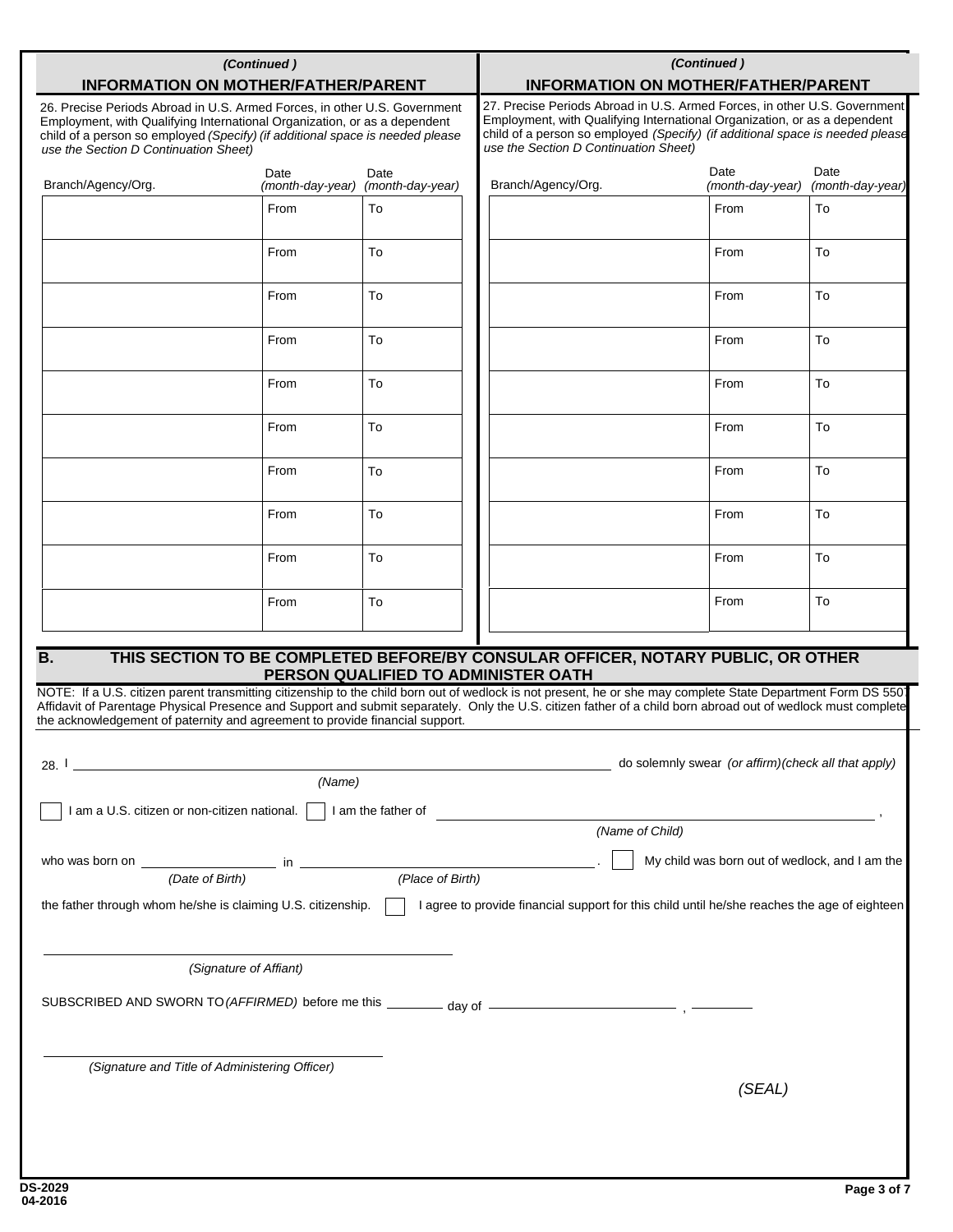| (Continued)<br>THIS SECTION TO BE COMPLETED BEFORE/BY CONSULAR OFFICER, NOTARY PUBLIC, OR OTHER<br>PERSON QUALIFIED TO ADMINISTER OATHS |                                                                                           |      |                                              |  |  |  |
|-----------------------------------------------------------------------------------------------------------------------------------------|-------------------------------------------------------------------------------------------|------|----------------------------------------------|--|--|--|
| 29. Affirmation:                                                                                                                        | I SOLEMNLY SWEAR (OR AFFIRM) THAT THE STATEMENTS MADE ON THIS APPLICATION ARE TRUE TO THE |      |                                              |  |  |  |
| BEST OF MY KNOWLEDGE AND BELIEF.                                                                                                        |                                                                                           |      |                                              |  |  |  |
| Name of Person(s) Providing Information                                                                                                 | Relationship to the Child<br>(Parent, Legal Guardian, Other (Specify))                    |      | Signature of Person(s) Providing Information |  |  |  |
|                                                                                                                                         |                                                                                           |      |                                              |  |  |  |
| Type Name and Title of Official                                                                                                         | Signature of Official                                                                     | City | Date                                         |  |  |  |
|                                                                                                                                         |                                                                                           |      | (month) (day)<br>(year)                      |  |  |  |
| Subscribed to: (SEAL)                                                                                                                   |                                                                                           |      |                                              |  |  |  |
| 30. Approval of Consular Report of Birth                                                                                                |                                                                                           |      |                                              |  |  |  |
| (Printed Name of Consular Officer)                                                                                                      |                                                                                           |      | (Signature of Consular Officer)              |  |  |  |
| (Approving Post)                                                                                                                        | (month) (day) (year)<br>(Date of Approval)                                                |      | (Registration Number)                        |  |  |  |
|                                                                                                                                         |                                                                                           |      |                                              |  |  |  |
|                                                                                                                                         |                                                                                           |      |                                              |  |  |  |
|                                                                                                                                         |                                                                                           |      |                                              |  |  |  |
|                                                                                                                                         |                                                                                           |      |                                              |  |  |  |
|                                                                                                                                         |                                                                                           |      |                                              |  |  |  |
|                                                                                                                                         |                                                                                           |      |                                              |  |  |  |
|                                                                                                                                         |                                                                                           |      |                                              |  |  |  |
|                                                                                                                                         |                                                                                           |      |                                              |  |  |  |
|                                                                                                                                         |                                                                                           |      |                                              |  |  |  |
|                                                                                                                                         |                                                                                           |      |                                              |  |  |  |
|                                                                                                                                         |                                                                                           |      |                                              |  |  |  |
|                                                                                                                                         |                                                                                           |      |                                              |  |  |  |
|                                                                                                                                         |                                                                                           |      |                                              |  |  |  |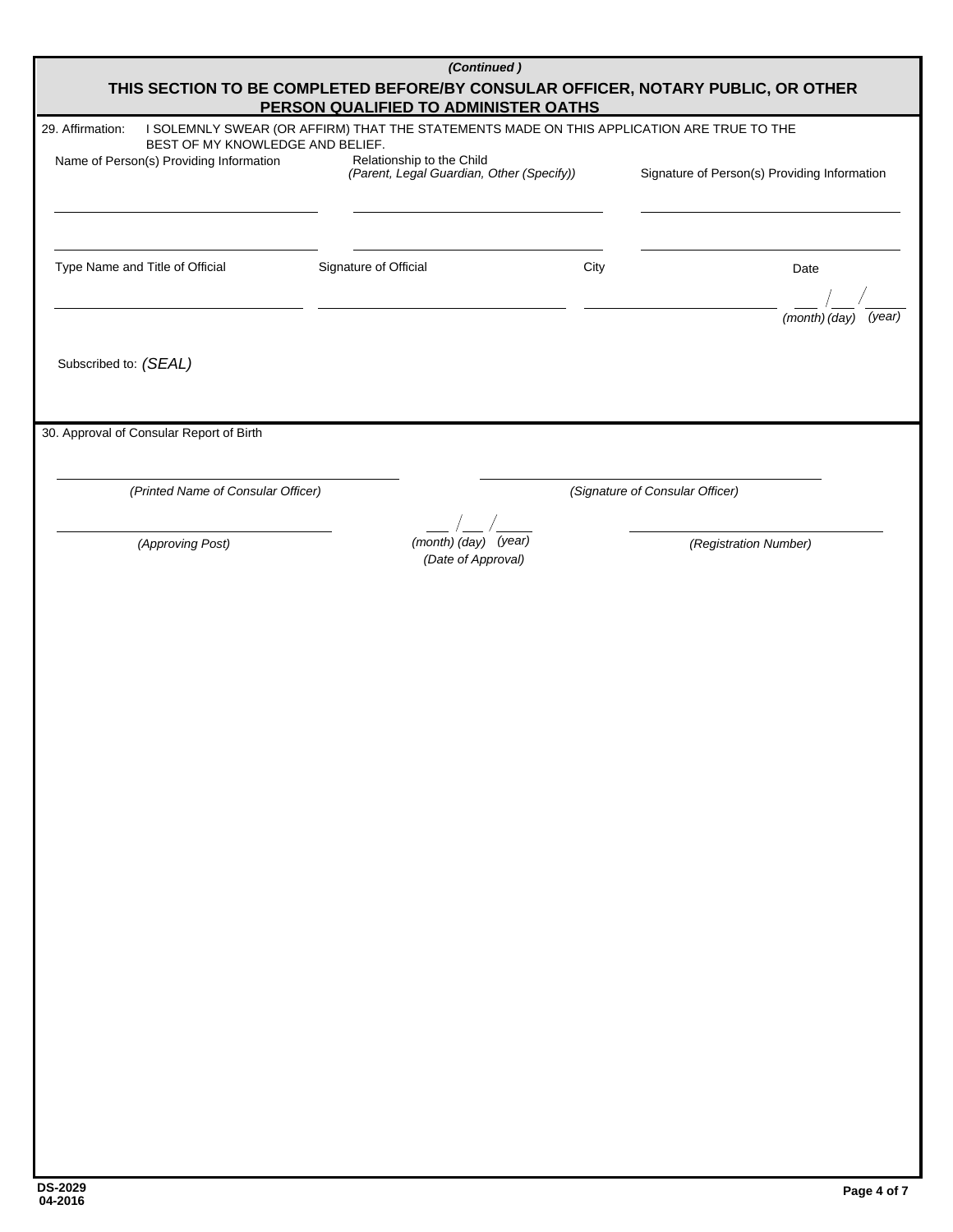| C.                                                       | <b>FOR OFFICIAL USE</b>                                                                                                            |                                                                           |                                    |                   |                                            |  |  |
|----------------------------------------------------------|------------------------------------------------------------------------------------------------------------------------------------|---------------------------------------------------------------------------|------------------------------------|-------------------|--------------------------------------------|--|--|
|                                                          | 31. Documents Presented - Please mark accordingly and provide date of document. (If more space is required, list on separate page) |                                                                           |                                    |                   |                                            |  |  |
|                                                          | Child's Birth Certificate /                                                                                                        |                                                                           |                                    |                   |                                            |  |  |
|                                                          | (month) (day) (year)                                                                                                               | (City)                                                                    |                                    | (Province)        | (Country)                                  |  |  |
|                                                          | Marriage Certificate                                                                                                               |                                                                           |                                    |                   |                                            |  |  |
|                                                          | (File Date)                                                                                                                        | (month) (day) (year) (month) (day) (year)<br>(Date of Issuance)           | (City)                             |                   | (State)                                    |  |  |
|                                                          |                                                                                                                                    |                                                                           |                                    |                   |                                            |  |  |
|                                                          |                                                                                                                                    | (Province)                                                                | (Country)                          |                   |                                            |  |  |
|                                                          |                                                                                                                                    |                                                                           |                                    |                   |                                            |  |  |
|                                                          | Divorce Decree(s) (a) $\sqrt{2}$                                                                                                   | (month)(day) (year) (month)(day) (year)                                   | (City)                             |                   | (State)                                    |  |  |
|                                                          | (File Date)                                                                                                                        | (Date of Issuance)                                                        |                                    |                   |                                            |  |  |
|                                                          |                                                                                                                                    |                                                                           |                                    |                   |                                            |  |  |
|                                                          |                                                                                                                                    | (Province)                                                                | (Country)                          |                   |                                            |  |  |
|                                                          | (b) $\frac{1}{2}$ $\frac{1}{2}$ $\frac{1}{2}$ $\frac{1}{2}$                                                                        |                                                                           |                                    |                   |                                            |  |  |
|                                                          |                                                                                                                                    | (month)(day) (year) (month)(day) (year)                                   | (City)                             |                   | (State)                                    |  |  |
|                                                          | (File Date)                                                                                                                        | (Date of Issuance)                                                        |                                    |                   |                                            |  |  |
|                                                          |                                                                                                                                    |                                                                           |                                    |                   |                                            |  |  |
|                                                          |                                                                                                                                    | (Province)                                                                | (Country)                          |                   |                                            |  |  |
|                                                          | (c)                                                                                                                                | $\sqrt{2}$                                                                |                                    |                   |                                            |  |  |
|                                                          |                                                                                                                                    | (month)(day) (year) (month)(day) (year)<br>(File Date) (Date of Issuance) | (City)                             |                   | (State)                                    |  |  |
|                                                          |                                                                                                                                    |                                                                           |                                    |                   |                                            |  |  |
|                                                          |                                                                                                                                    | (Province)                                                                | (Country)                          |                   |                                            |  |  |
|                                                          |                                                                                                                                    |                                                                           |                                    |                   |                                            |  |  |
| Death Certificate(s)<br>$(a)$ /<br>$(month)(day)$ (year) |                                                                                                                                    | (City)                                                                    | (State)                            |                   |                                            |  |  |
|                                                          |                                                                                                                                    |                                                                           |                                    |                   |                                            |  |  |
|                                                          | (b) $\frac{1}{2}$ /<br>(month) (day) (year)                                                                                        |                                                                           | (City)                             | (State)           |                                            |  |  |
|                                                          |                                                                                                                                    |                                                                           |                                    |                   |                                            |  |  |
|                                                          | Mother/Father/Parent's Passport                                                                                                    | (Passport Number)                                                         | (month) (day) (year)               | (Nationality)     |                                            |  |  |
|                                                          |                                                                                                                                    |                                                                           | (Date of Issuance)                 |                   |                                            |  |  |
|                                                          | Mother/Father/Parent's Passport                                                                                                    |                                                                           |                                    |                   |                                            |  |  |
|                                                          |                                                                                                                                    | (Passport Number)                                                         | (month) (day) (year)               | (Nationality)     |                                            |  |  |
|                                                          | Other Identity Document of                                                                                                         |                                                                           | (Date of Issuance)                 |                   |                                            |  |  |
|                                                          | Mother/Father/Parent<br>(e.g. Naturalization Certificate)                                                                          |                                                                           | (Name of the Citizenship Document) | (Document Number) | (month) (day) (year)                       |  |  |
|                                                          |                                                                                                                                    |                                                                           |                                    |                   | (Date of Issuance)                         |  |  |
|                                                          | Other Identity Document of<br>Mother/Father/Parent                                                                                 |                                                                           |                                    | (Document Number) |                                            |  |  |
| (e.g. Naturalization Certificate)                        |                                                                                                                                    |                                                                           | (Name of the Citizenship Document) |                   | (month) (day) (year)<br>(Date of Issuance) |  |  |
|                                                          | Other Identity Document of<br>Mother/Father/Parent                                                                                 |                                                                           |                                    |                   |                                            |  |  |
| (e.g. Driver's License)                                  |                                                                                                                                    |                                                                           | (Name of the Identity Document)    | (Document Number) | (month) (day) (year)                       |  |  |
|                                                          | Other Identity Document of                                                                                                         |                                                                           |                                    |                   | (Date of Issuance)                         |  |  |
|                                                          | Mother/Father/Parent<br>(e.g. Driver's License)                                                                                    |                                                                           | (Name of the Identity Document)    | (Document Number) | (month) (day) (year)                       |  |  |
|                                                          |                                                                                                                                    |                                                                           |                                    |                   | (Date of Issuance)                         |  |  |
|                                                          | Other (Legal Guardianship; Power of<br>Attorney, etc.)                                                                             |                                                                           |                                    |                   |                                            |  |  |
|                                                          |                                                                                                                                    | (Name of the Document)                                                    |                                    | (Document Number) | (month) (day) (year)<br>(Date of Issuance) |  |  |

**04-2016 DS-2029**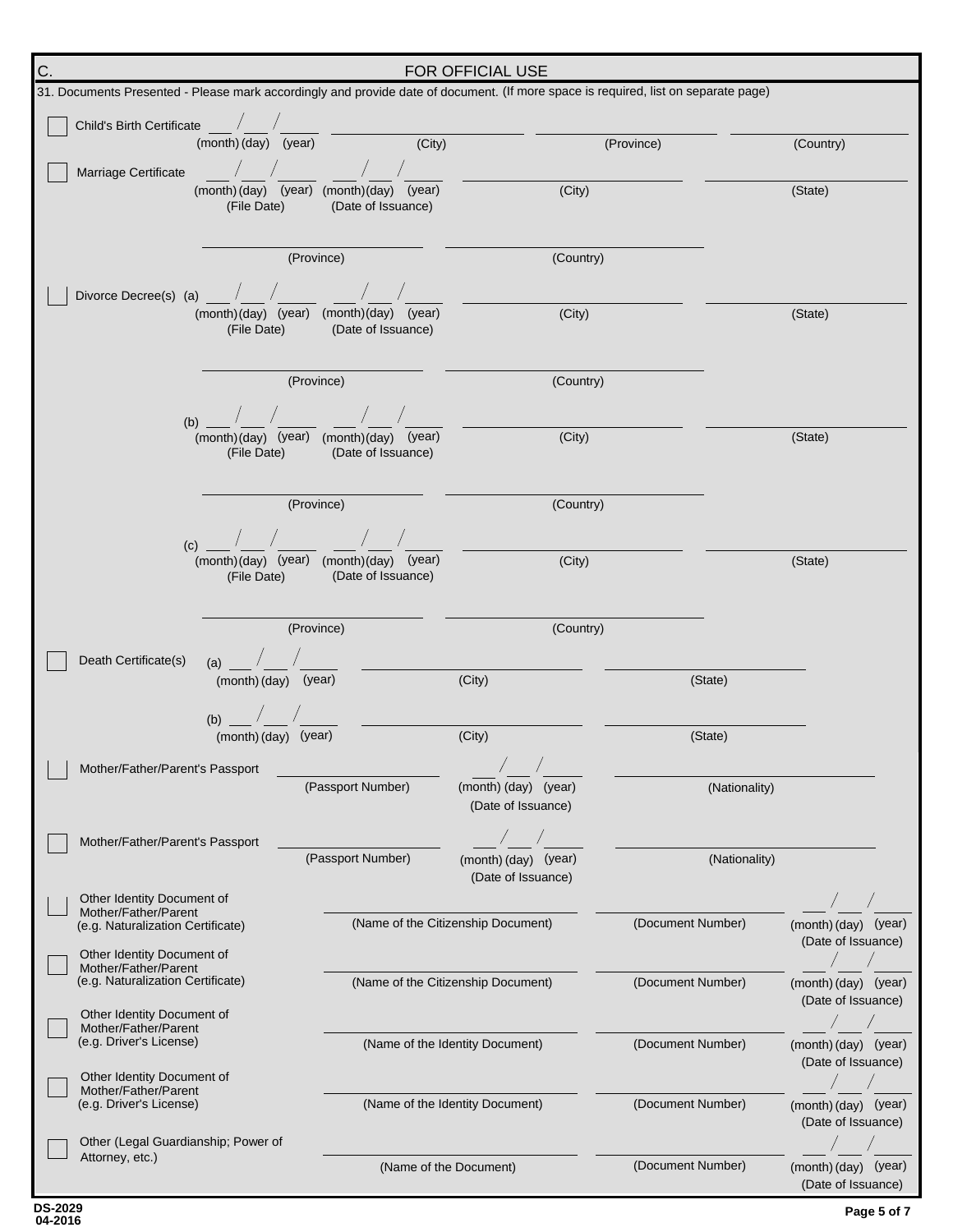**D. CONTINUATION SHEET** *(USE THIS SPACE FOR ADDITIONAL INFORMATION)*